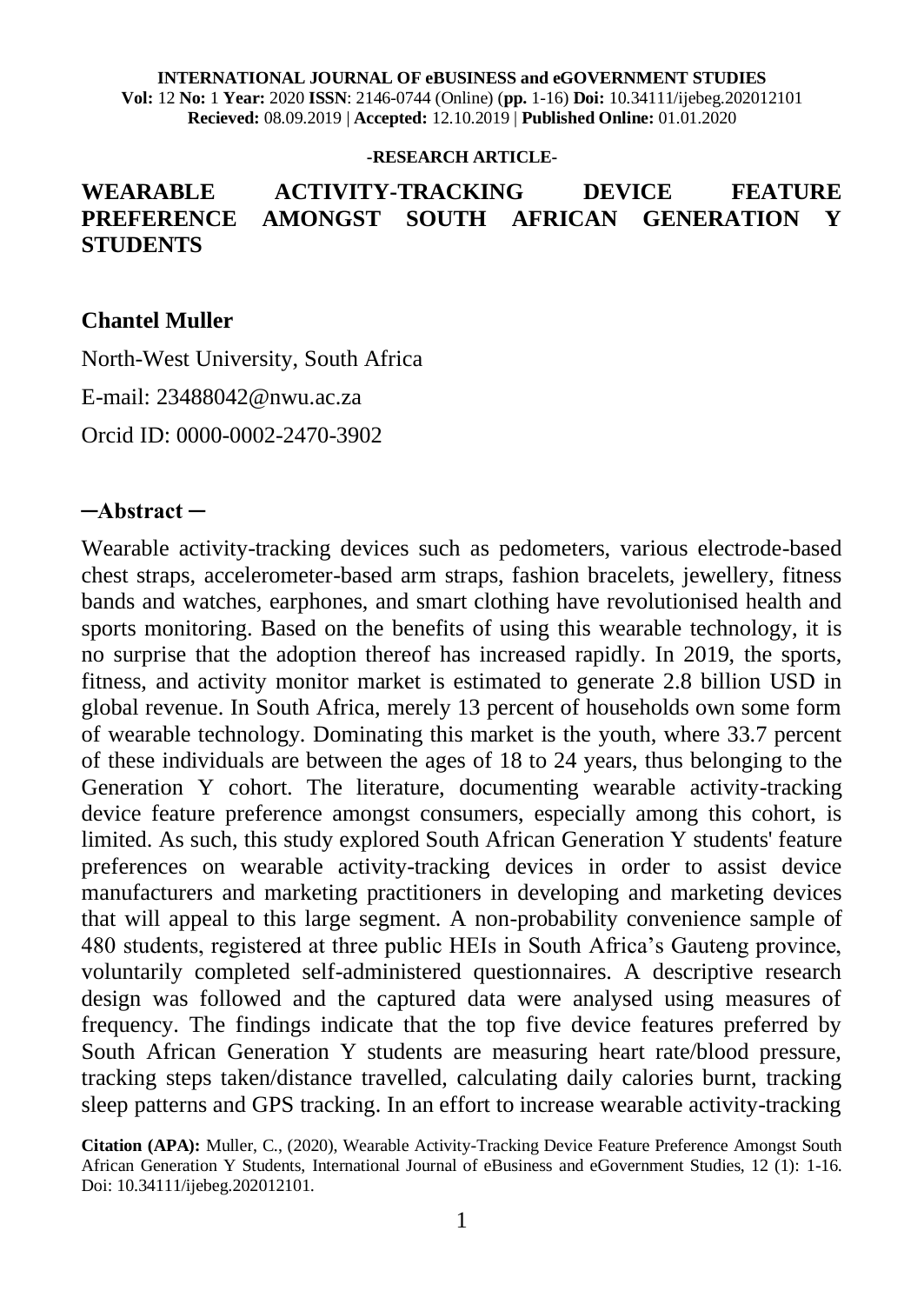device adoption amongst Generation Y students, both local and international device manufacturers need to consider these device feature preferences in order to manufacture and advertise such devices accordingly.

**Key Words:** Wearable activity-tracking devices, new technology adoption, feature preference, Generation Y, South Africa.

### **JEL Classification: M31, M37, O30**

# **1. INTRODUCTION**

Activity-tracking devices, commonly known as activity trackers or fitness trackers, comprise technology capable of measuring the user's physical movement and health-related metrics (Muller, 2019). These devices are available across various platforms, whether it is an attachable device, cycling computer, or a smartphone application. The wearable technology market, of which certain activity-tracking devices form part, is currently estimated to have a net value of approximately 7 643.1 million USD (R109 billion) and it is expected to increase to 8 592.4 million (R122.5 billion) in 2020 (Statista, 2018a), based on the average exchange rate of \$1/R13.26 for August 2018 to July 2019 (Exchange-rates.org, 2019). In addition, within the global wearable technology market, fitness, activity, and sports trackers are projected to increase from 61 million units distributed in 2016 to 187 million units distributed in 2020 (Lamkin, 2016). Despite the mere 13 percent of South African households currently owning some form of wearable technology (Business Tech, 2018), the country had a market penetration rate of 3.81 percent in 2017 for wearable activity trackers specifically, which is projected to increase to 4.83 percent in 2020. To put this in perspective, of the total national population, as recorded mid-year in 2017 which totalled 56 521 900 individuals (Statistics South Africa, 2017), an additional 576 523 individuals will be using a wearable activity tracker within this three-year period. As such, South Africa ranks amongst the global leading economies (Statista, 2018b) and is expected to be the next big market for both smartwatches and fitness trackers (Business Tech, 2018).

The demographic segment that has shown a substantial interest in the wearable technology market is the youth, particularly individuals who form part of the Generation Y cohort. Markert (2004) defines this cohort, referred to as Millennials, as individuals born between 1986 and 2005. This is the first generation to evolve during a period where computers, mobile phones, electronic devices and the internet have been integral elements in their daily lives, which lead to them naturally thriving on technology and its innovations. Moreover, it is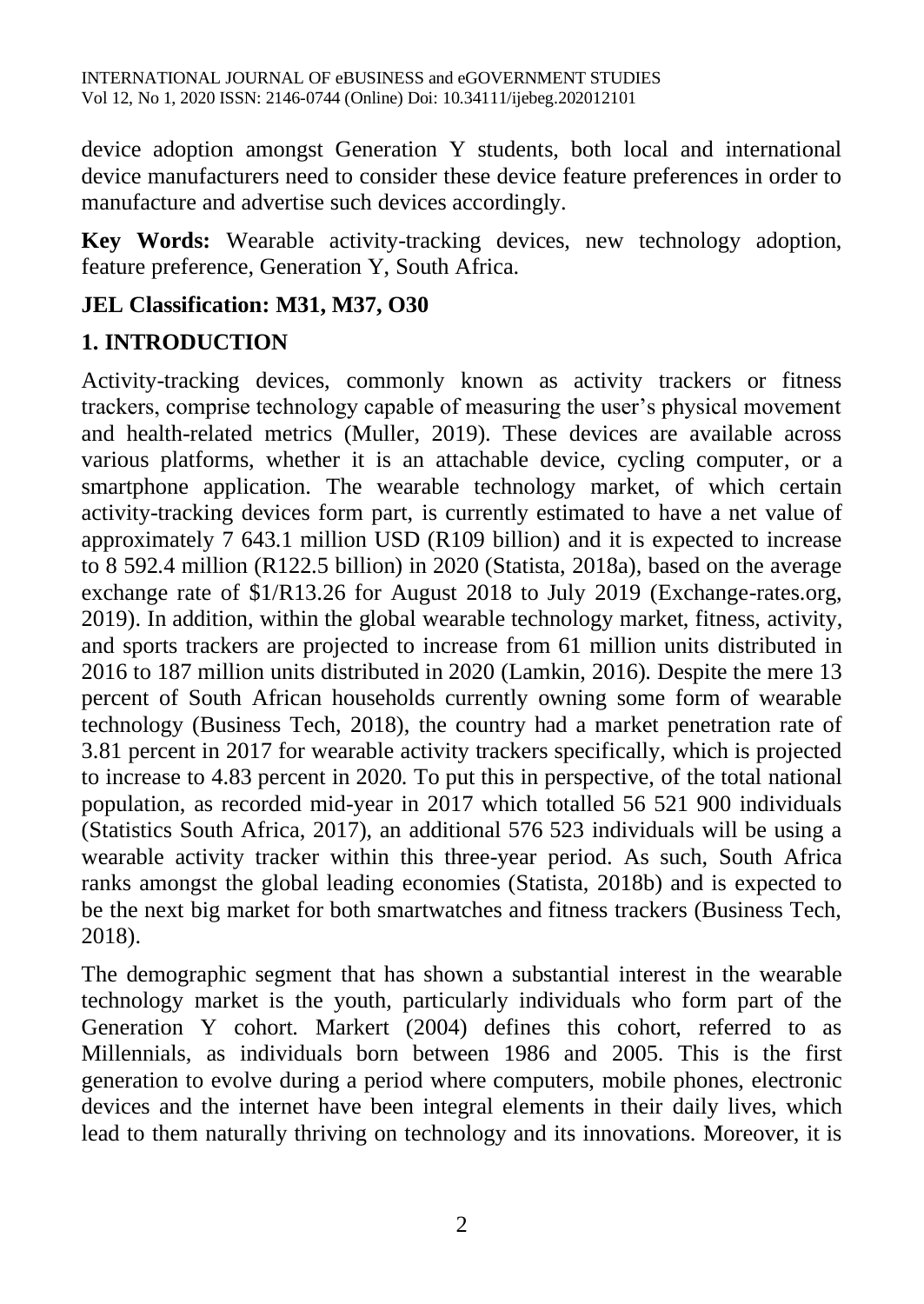the youth who are more motivated to be proactive in altering their lifestyle patterns in favour of their well-being and will eagerly pay premium prices to reach health-related goals (Gustafson, 2017). Consequently, it is not surprising that 48 percent of global wearable-device users fall within the Generation Y cohort (Marr, 2016). The South African wearable activity-tracking device segment is driven and dominated by the youth, with 33.7 percent of this market comprising individuals aged between 18 and 24 years (Statista, 2018b). In South Africa, the Generation Y cohort comprised roughly 36.2 percent of the country's total population of 56.5 million. The magnitude of this cohort brands them as an important segment for both international and South African device manufacturers, retailers, and e-commerce sites. Owing to the magnitude of this cohort and considering that the youth who are pursuing a tertiary education are attributed by a heightened future-earning probability and trendsetting potential (Bevan-Dye & Surujlal, 2011), an opportunity has emerged to appeal to the student portion of the Generation Y cohort.

Research regarding wearable activity-tracking devices comprises various studies focused around different themes. For instance, the number of studies specifically pertaining to wearable activity trackers totalled 463 between 2013 and 2017 (Shin *et al.*, 2019). Amid the 463 studies, the largest segment (26%) centred on technological functioning; 23 percent comprised patient treatment and medical settings; and 18 percent addressed behavioural change. Furthermore, 17 percent highlighted wearable activity tracker acceptance, adoption, and abandonment; 10 percent focused on self-monitoring; and 6 percent pertained to privacy. These studies, along with more recent research, focus mostly on wearable device reliability and/or validity, comparing different brands and specific models of devices, the accuracy of such devices, medical attributes and patient treatment by means of using wearable technology, promoting physical activity or physical activity intervention, device acceptance and factors influencing the adoption or abandonment of wearable activity trackers, and the privacy concerns posed by using these types of devices (Bassett, Freedson & John, 2019; Bunn, Wells, Manor, & Webster, 2019; Muller, 2019; Jones *et al.*, 2018; Lamont, Daniel, Payne & Brauer, 2018; Muller, de Klerk & Bevan-dye, 2018; Yang, Schumann, Le & Cheng, 2018; Chu *et al.*, 2017; Shinde *et al.*, 2017; Steinert, Haesner & Steinhagen-Thiessen, 2017; Diaz *et al.*, 2016; Kaewkannate & Kim, 2016; Lamb, Huang, Marturano & Bashir, 2016; Roe, Salmon & Twiggs, 2016; Wang *et al.*, 2016; Cadmus-Bertram *et al.*, 2015; Case, Burwick, Volpp & Patel, 2015; Kooiman *et al.*, 2015; Fulk *et al.*, 2014; Lee, Kim & Welk, 2014; Fausset *et al.*, 2013; Noah, Spierer, Jialu & Bronner, 2013). However, the majority of these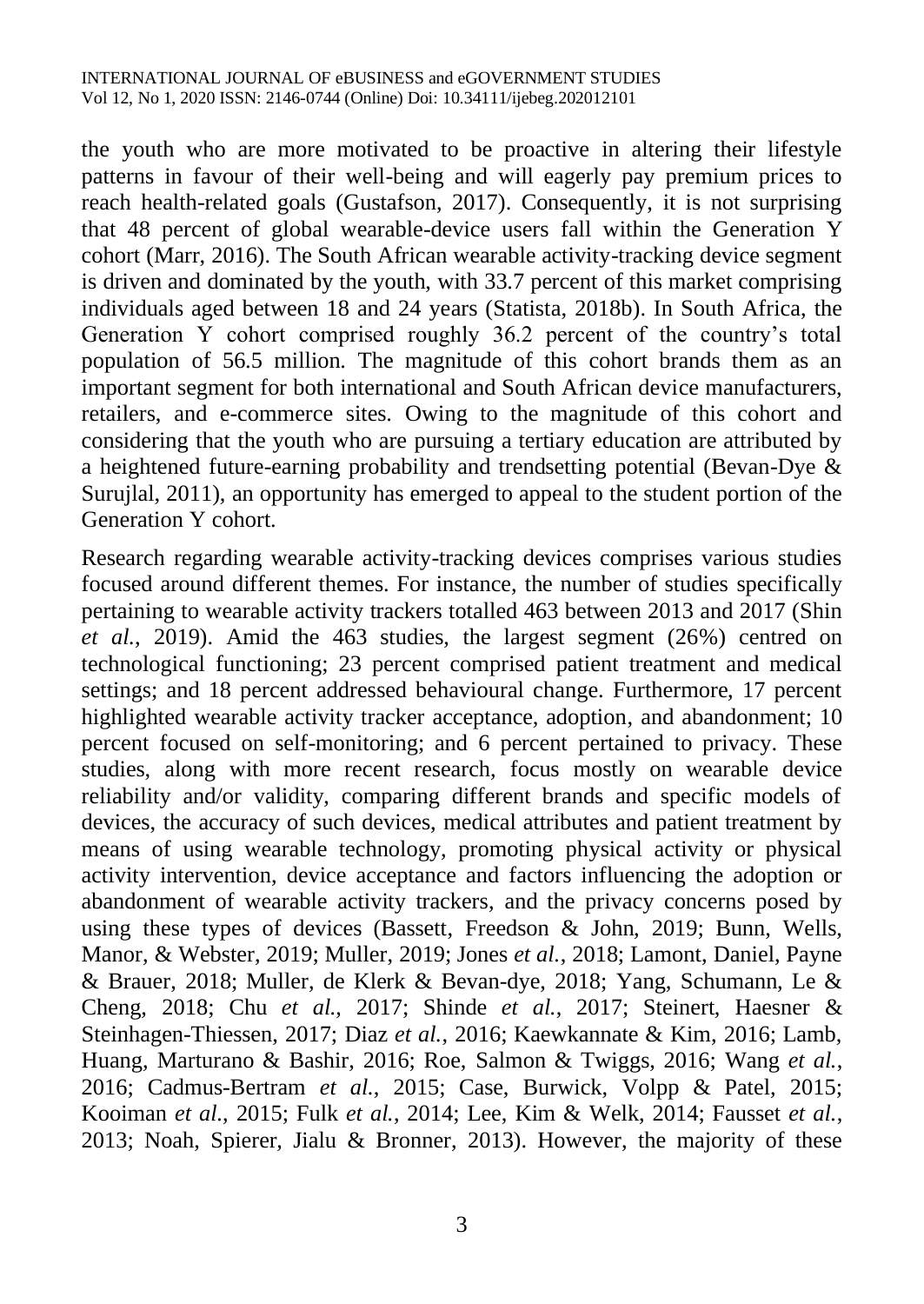studies used smaller samples (between 0-100) and the research and data collection methods were mostly observational, experimental, interventional, or qualitative in nature, with the exception of a few that were quantitative and survey-based. In addition, the target population of these studies mostly comprised participants outside of the Generation Y, university student cohort.

Thus far in 2019, two studies emerged that emphasised wearable activity-tracking device feature preference, one of which included university students as a sample. Hong (2015) explored Korean university students' perception of wearable device features. In the study, participants had to indicate the level of importance of each of nine features, and the results were linked to the product life cycle (PLC) and marketing mix. Similarly, Steinert *et al.* (2017) investigated 12 categorical preferences, including, amongst others, comfort, design, quality, manner of attachment, and synchronisation of five specific fitness trackers using 20 older adults outside of Gen Y as a sample. It is evident that the literature documenting the feature preference of wearable activity-tracking devices amongst consumers, especially among the South African Generation Y cohort, is limited. Hence, this study aims to identify Generation Y students' feature preference of wearable fitness, activity, and sports trackers - collectively termed wearable activitytracking devices - with the aim of closing the gap in the literature. The findings will assist device manufacturers and marketing practitioners in developing and marketing devices that will appeal to this large segment.

## **2. LITERATURE REVIEW**

#### **2.1. Wearable activity-tracking devices defined**

There is much confusion amongst consumers as to the accurate definition of activity-tracking devices. Reinforcing this confusion is that various consumers believe it to be synonymous to smartwatches  $-$  a type of wearable industry of its own accord (International Data Corporation, 2016). Granted that both types of wearables comprise related features, fitness trackers are used for producing more comprehensive workout data, whereas smartwatches are suitable for users with a need to remain up to date with calls, emails, and text messages without having to take out their phones (Chang, 2017). Smartwatches are essentially an extension of the user's smartphone. Conversely, an activity-tracking device refers to any physical device or application on smartphones that is capable of tracking the user's movement and metrics on a real-time basis (Muller, 2019) whilst being able to connect wirelessly to an IT device for the purpose of visually displaying the recorded information (Techopedia, 2018; Kingston, 2015). In accordance with this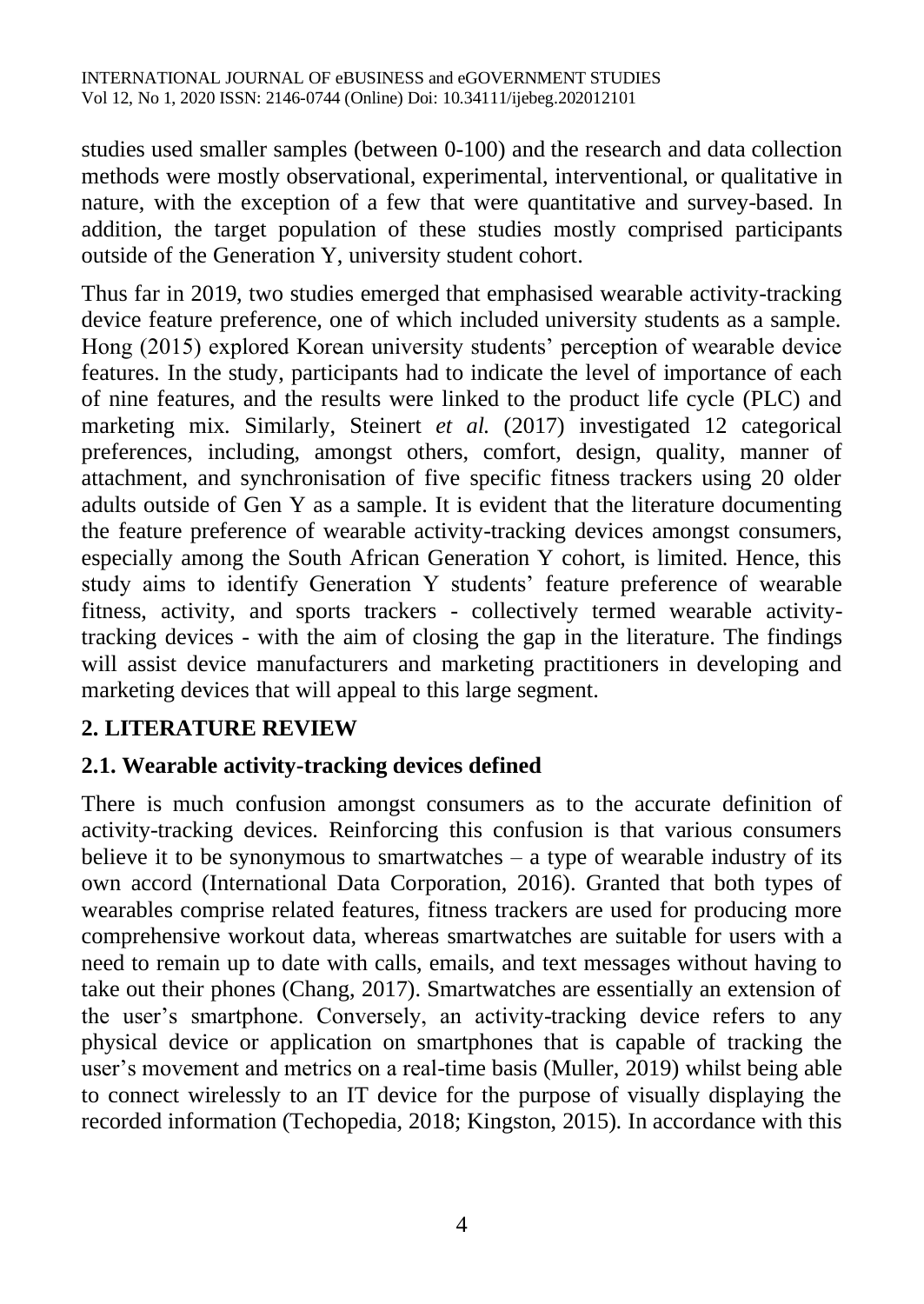information, wearable activity-tracking devices are defined as "any type of device that is attachable to the human body, including clothing items, capable of measuring the user's movement and fitness-related metrics, whilst simultaneously providing real-time feedback by means of a smart device"; the emphasis is on these devices being wearable in nature.

#### **2.2. Wearable activity-tracking device types, characteristics, and features**

A review of the literature could not divulge research studies or articles that summarise the types of wearable activity trackers that are available on the market at a specific point in time. As such, a brief description of the different types of wearable activity-tracking devices as of the end of 2018 follows. An extensive search identified several types of devices, namely, basic to advanced clip-on pedometers (Van Heerden, 2016); heart-rate based chest straps, arm straps (Halse, 2018), and headbands (Price, 2017); fashion bracelets (Halse, 2018); fitness bands with or without an interface (Nield, 2017); smart clothing (Mackenzie, 2015); smart rings (Van Heerden, 2016); smart jewellery, such as the Swarovski activity crystal (Stuart, 2016); headphones or earphones, known as hearables (Dubey, 2017); smart sneakers (Eadicicco, 2016); smart insoles (Nguyen, 2016); digital and analogue watches, where a combination of the two is also available.

Some of the abovementioned wearable activity trackers use a combination of accelerometers, altimeters, sensors, and algorithms to track the number of steps taken, distance travelled, or calories burnt by the user (Beckham, 2012). Other devices can measure the user's static or optical heart-rate data (Rettner, 2014); record different sport sessions, such as running or cycling (Hong, 2015); and measure stress levels (Nield, 2017). Smart Shirts such as Hexoskin, a type of smart clothing, provide exact cardiac, respiratory, sleep, and activity metrics (Draper, 2018). As these devices evolve, various models allow the user to manually enter the data about the food they consume directly onto the device or corresponding application (Caddy, 2016), and even comprise a posture reminder function or inactivity alert (Bumgardner, 2017) to remind the user to move when becoming sedentary for extensive periods of time in a day. In addition, more advanced models offer additional features such as measuring the user's detailed sleep patterns, being splash-proof or waterproof, having a full-colour display, and synchronising capabilities. Some devices have an integrated GPS system for superior tracking functions and by means of colourful, interchangeable bands (Duffy & Colon, 2016) allow the user to accessorise their devices to suit their attire. The statistical metrics generated by these devices can be shared, if required by the user, with friends through social media channels (Pressman, 2017).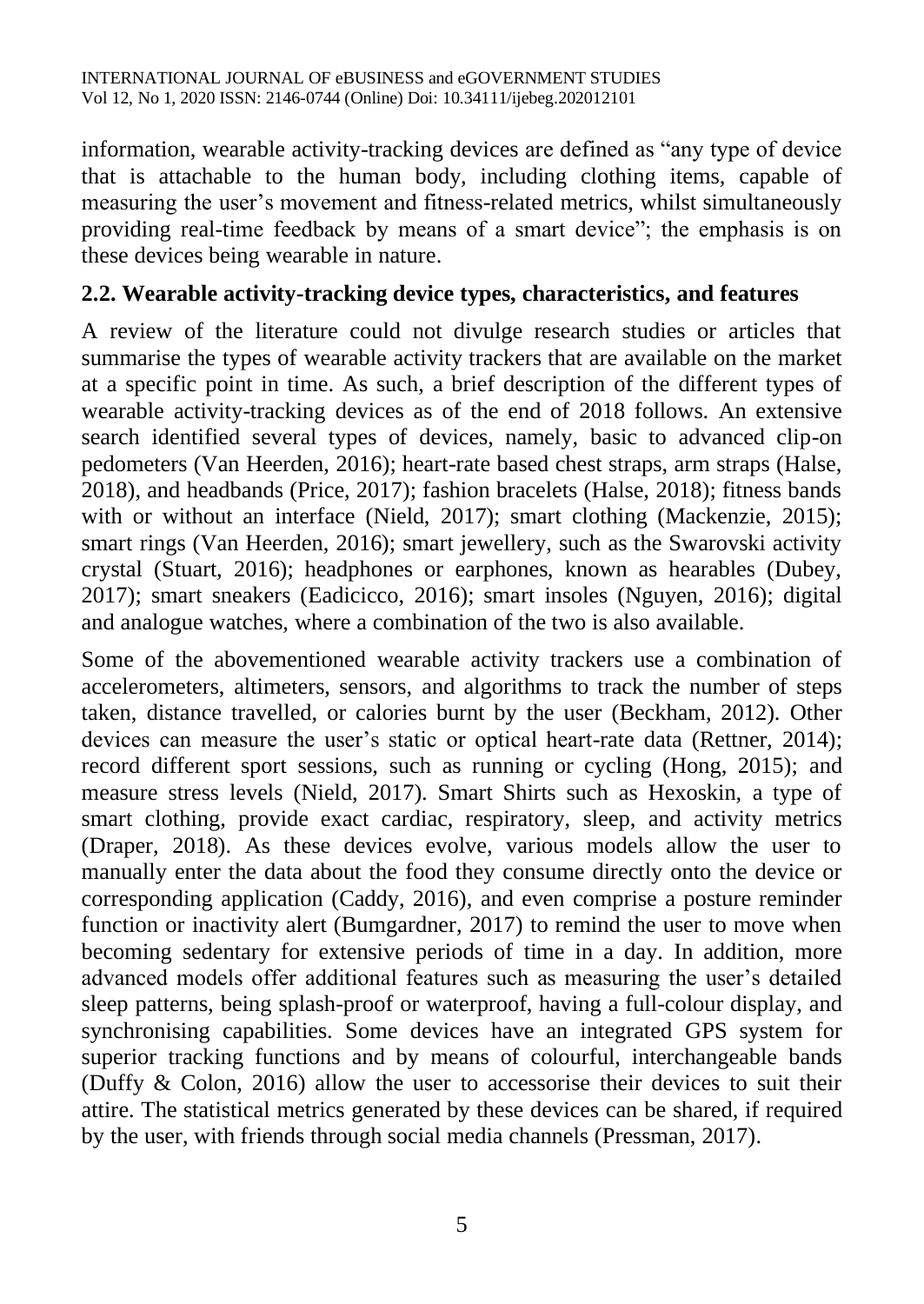## **3. METHODOLOGY**

## **3.1. Research design, sampling method, and data collection**

The study followed a descriptive research design, employing a single crosssectional, quantitative research approach. The target population for this study was defined as Generation Y university students aged between 18 and 24 years, who were registered at public South African higher education institutions (HEIs). The sampling frame comprised the 26 registered South African public HEIs (Business Tech, 2015), from which a judgement sample of three campuses located in the Gauteng province were selected: one from a traditional university, one from a university of technology, and one from a comprehensive university. A nonprobability convenience sample of 600 students was drawn and 200 questionnaires distributed at each of the three campuses. The researcher and a trained fieldworker collected the data following the mall-intercept approach.

#### **3.2. Research instrument and data analysis**

The required data were collected using self-administered survey questionnaires. This survey questionnaire comprised one section focusing on collecting the sample participants' demographic information and another section focusing on participants' background information regarding activity-tracking devices. The questions in the latter section varied between dichotomous-type questions and single-questions necessitating multiple responses. The survey questionnaire included a cover letter that explained the nature and purpose of the study and indicated to participants that their responses would be kept confidential and used for statistical purposes only. The completion of the questionnaires was done on a strictly voluntary basis. The captured data were analysed using the IBM Statistical Package for Social Sciences (SPSS) Version 25 for Windows. The data analysis procedures comprised descriptive statistics, using measures of frequency.

## **4. RESULTS AND DISCUSSION**

Of the 600 questionnaire distributed, 543 were returned. Of the returned questionnaires, 480 fell within the defined target population. As such, this study had an 80 percent actual response rate. Table 1 indicates that there were slightly more females (59.4%) than males (40.2%) and that the majority of the sample fell within the Black/African (89%) ethnicity group. Smaller representations came from other ethnic groups, those are 3.3 percent Coloured individuals, of which 2.1 percent were either Indian or Asian individuals, and 5.2 percent of the sample fell within the White ethnic group. The sample represented all of the age groups,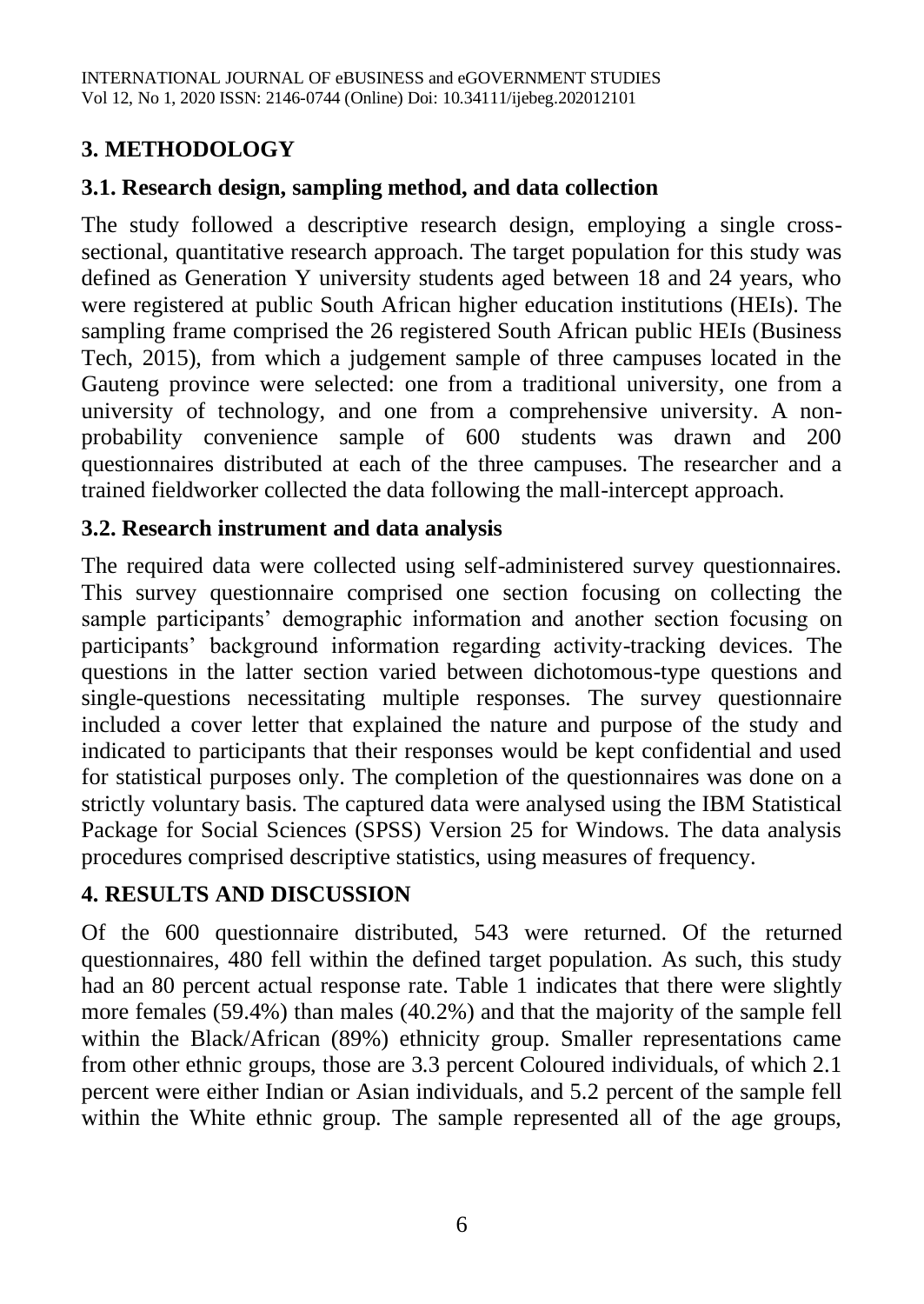where the majority of the sample participants were aged between 18 and 21 years. Of the nine South African provinces, only one province (Northern Cape) had no representatives, with the highest representation being from the Gauteng province. There were slightly less responses from the comprehensive university (25.2%) than from the traditional university (37.5%) and the university of technology (37.3%). A description of the sample participants is summarised in Table 1.

| Gender           | $\%$ | Age | $\%$ | <b>Province</b>   | $\%$         | <b>Institution</b> | $\%$ |
|------------------|------|-----|------|-------------------|--------------|--------------------|------|
| Male             | 40.2 | 18  | 20.6 | Eastern Cape      | 4.0          | Traditional        | 37.5 |
| Female           | 59.4 | 19  | 27.9 | <b>Free State</b> | 6.7          | Technology         | 37.3 |
| Missing          | 0.4  | 20  | 17.7 | Gauteng           | 52.3         | Comprehensive      | 25.2 |
|                  |      | 21  | 17.3 | Kwazulu-Natal     | 4.4          |                    |      |
| <b>Ethnicity</b> | $\%$ | 22  | 9.0  | Limpopo           | 17.5         |                    |      |
| Black/African    | 89.0 | 23  | 5.0  | Mpumalanga        | 7.7          |                    |      |
| Coloured         | 3.3  | 24  | 2.5  | North West        | 6.5          |                    |      |
| Indian/Asian     | 2.1  |     |      | Northern Cape     | $\mathbf{0}$ |                    |      |
| White            | 5.2  |     |      | Western Cape      | 0.6          |                    |      |
| Missing          | 0.4  |     |      | Missing           | 0.4          |                    |      |

Descriptive statistics, using measures of frequency, were computed to gain insights into the sample participants' background information pertaining to activity-tracking devices. The questionnaire items requested participants to indicate whether they currently own an activity-tracking device and whether they are interested in tracking their daily activity. The functionality of a smartphone application to measure one's daily activity and advanced metrics is very limited. However, at the time of data collection, wearable activity-tracking devices were still regarded as novel and unknown to the majority of the sample participants. As such, to gain an understanding of the population sample's familiarity with any type of activity-tracking technology, the participants were requested to indicate whether they own a smartphone and whether they had an activity-tracking application installed on the device. The results of the four items regarding participants' activity-tracking device background information are presented in Table 2.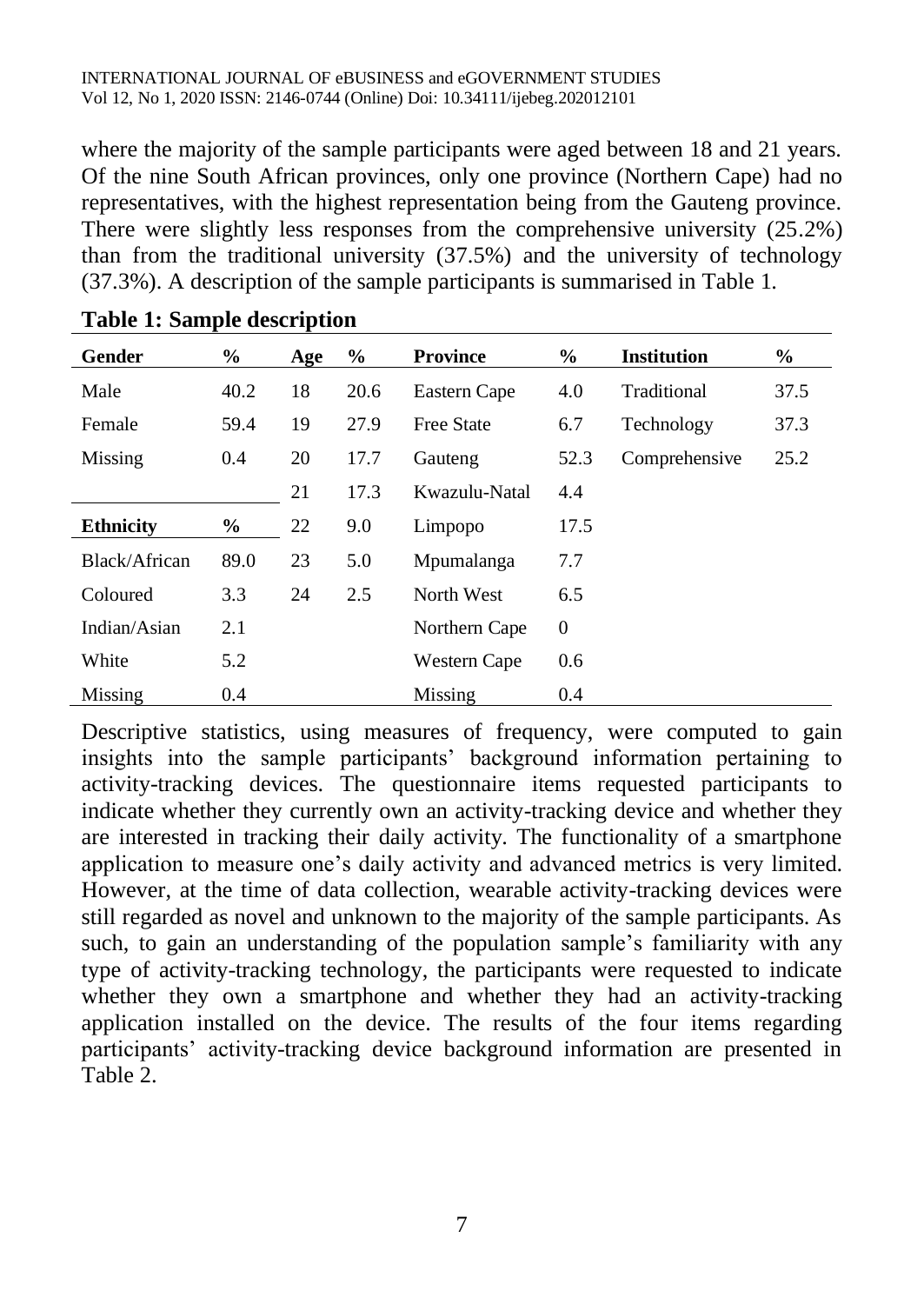| <b>Item</b>                                                          | Yes $(\% )$ | $\mathbf{No}(\% )$ | Missing $(\% )$ |
|----------------------------------------------------------------------|-------------|--------------------|-----------------|
| Participants' ownership of a wearable activity-tracking<br>device    |             | 93.3               | 0.6             |
| Participants' interest in tracking their daily activity              | 76.5        | 23.3               | 1.2             |
| Participants' ownership of a smartphone                              | 94.2        | 5.6                | 0.2             |
| Activity-tracking application present on participants'<br>smartphone | 26.0        | 73.3               | 0.6             |

#### **Table 2: Activity-tracking device background information**

As indicated in Table 2, only 6.1 percent of the sample owned a wearable activitytracking device at the time of data collection. Therefore, it is evident that the awareness and adoption of wearable activity-tracking devices is still in the early phase amongst members of the South African Generation Y cohort. However, despite this low ownership of activity-tracking devices, it is reassuring that 76.5 percent of the sample participants had shown an interest in tracking their daily activity. According to Table 2, the majority of the sample participants (94.2%) owned a smartphone, of which 26 percent had some form of activity-tracking application installed on the device. Based on the possession of such applications, albeit by a mere quarter of the sample, and the 76.5 percent of the sample who had shown an interest in tracking their daily activity, it can be deduced that they are more likely to use more advanced technology, such as wearable activity trackers, to track their preferred metrics in future. It is thus imperative for device manufacturers, retailers, e-commerce sites, as well as their relative marketing departments to create awareness of these products amongst members of the Generation Y cohort.

Both local and international device manufacturers, especially well-established brands, should manufacture and market devices that will suit the needs of the target population. In order to assist in uncovering the needs of this target population, a snapshot of the device feature preferences was drawn from a sample of participants in this study. The participants had to indicate their five most favoured wearable activity-tracking device features out of a possible 15 response options. The 15 possible response options as well as the results are presented in Table 3 in descending order of popularity.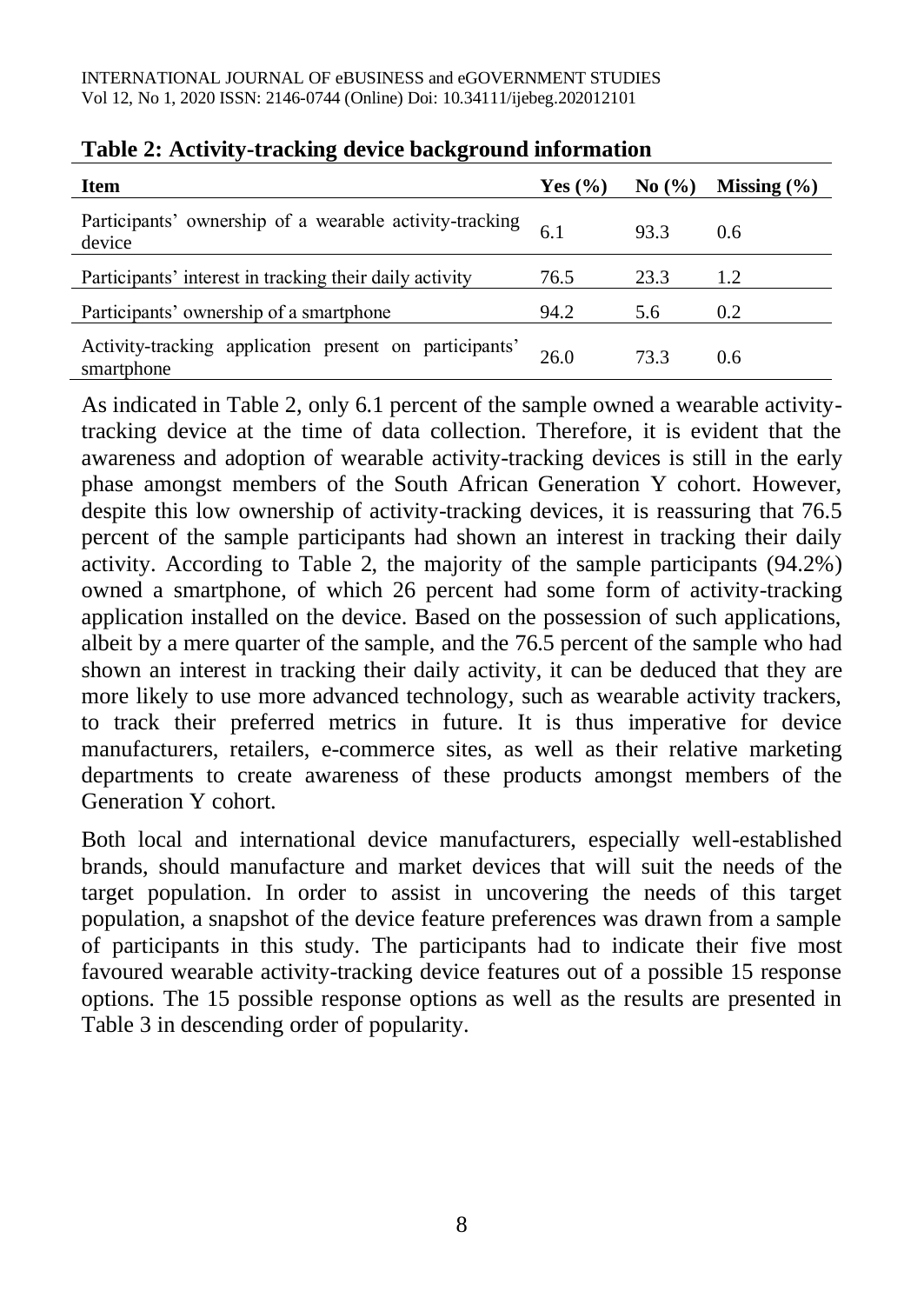| <b>Feature</b>                                               |     | $\frac{0}{0}$ |
|--------------------------------------------------------------|-----|---------------|
| Measuring heart rate and blood pressure                      | 311 | 64.8          |
| Tracking steps and distance travelled                        | 224 | 46.7          |
| Calculating daily calories burnt                             | 207 | 43.1          |
| Tracking sleep patterns                                      | 185 | 38.5          |
| GPS tracking                                                 | 185 | 38.5          |
| Waterproof / water resistant                                 | 161 | 33.5          |
| Multi-sport tracking (swimming, running, cycling, gym, etc.) | 140 | 29.2          |
| Smart notifications                                          | 115 | 24.0          |
| 24/7 Activity tracking                                       | 112 | 23.3          |
| Active time                                                  | 88  | 18.3          |
| On-screen workout programme                                  | 77  | 16.0          |
| Food logging                                                 | 77  | 16.0          |
| Perspiration (sweat) levels                                  | 64  | 13.3          |
| Inactivity alert                                             | 36  | 7.5           |
| Interchangeable bands                                        | 16  | 3.3           |

#### **Table 3: Frequency responses of Generation Y students' wearable activitytracking device feature preference**

*Notes for table: Given that participants were able to choose five options; the data should be interpreted with care. For instance, for each feature n=480.* 

It is evident from Table 3 that a wearable activity-tracking device's function for measuring heart rate and blood pressure was the main priority according to the majority, 64.8 percent, of the sample participants. Tracking steps and distance travelled (46.7%), calculating daily calories burnt (43.1%), tracking sleep patterns (38.5%), GPS tracking (38.5%), and being waterproof or water resistant (33.5%) all received favour by more than 30 percent of sample participants. Wearable activity-tracking devices' ability to measure perspiration (13.3%), alerting the user of prolonged inactivity (7.5%), as well as being customisable by means of interchangeable bands (3.3%) were the three least favoured features among the sample participants. This indicates to device manufacturers where the focus should be regarding device functionality. These findings are in line with a prior study that indicates the prioritisation of features on these devices that track users'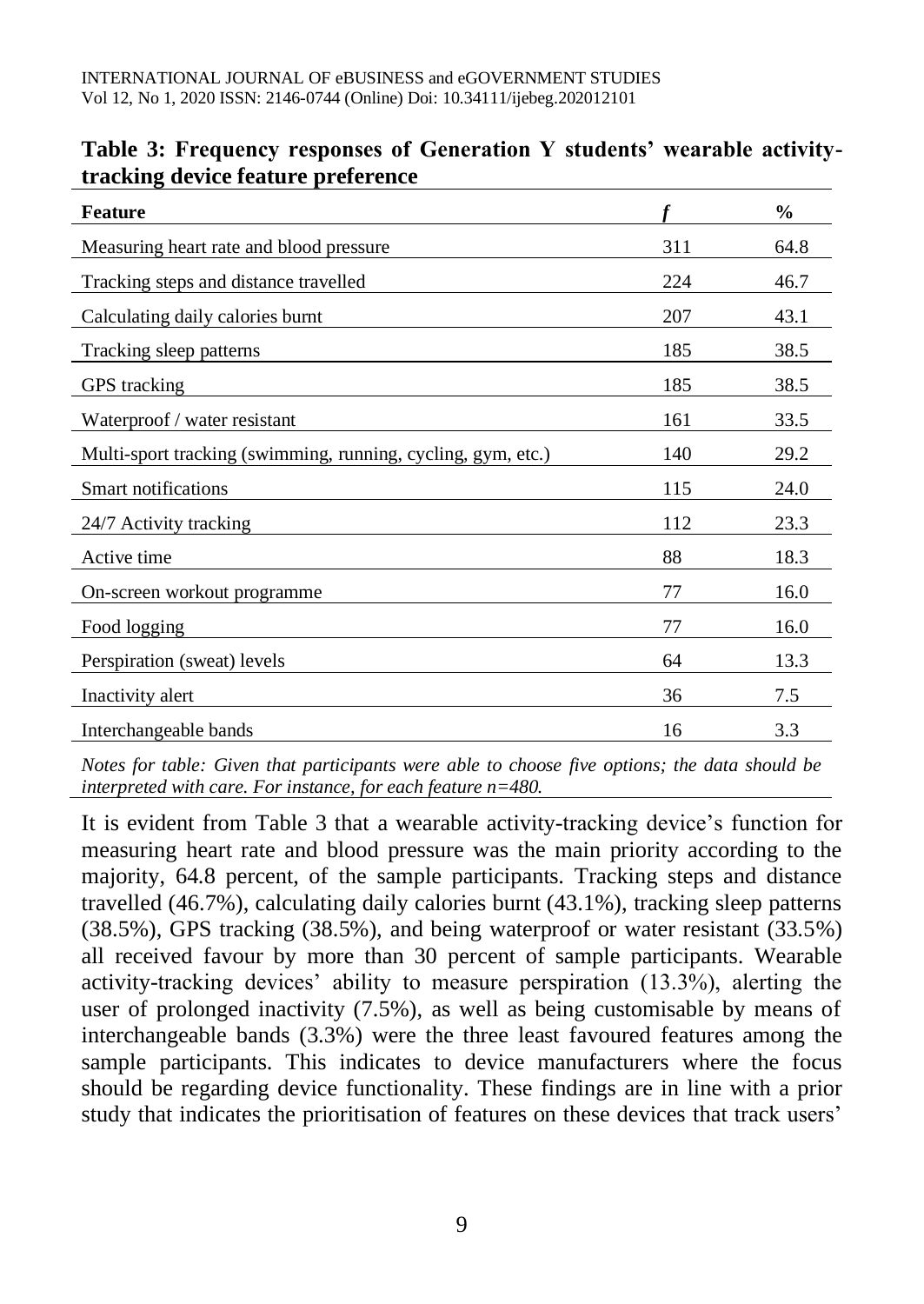steps and distance travelled, calories burnt, sleep patterns, pulse and blood pressure, diet, and active time (Hong, 2015).

In order to make this data more useful to the industry, which could lead to a more practical implementation for device manufacturers to develop specific devices, retailers, e-commerce sites, and their relevant marketing departments to advertise and promote the preferred features, this study focused on the five most important features of a wearable activity-tracking devices based on the sample participants' responses. The results derived from Table 3 indicate that the top five preferred features amongst the sample participants include measuring heart rate and blood pressure (311 responses), followed by tracking steps and distance travelled (224 responses), calculating calories burnt (207 responses), and tracking sleep patterns and GSP tracking which received the same amount of responses (185) each.

In an effort to increase South African revenues derived from selling wearable activity trackers and consequently boosting the local economy, South African device manufacturers should design and manufacture wearable activity trackers based on Generation Y students' feature preference. Alternatively, local retailers and e-commerce sites should focus on acquiring wearable activity-tracking devices that comprise these features and emphasise their marketing efforts on Generation Y consumers. The availability of a device that is tailored to the needs of the target market will lead to increased sales and market penetration rate amongst these consumers. Owing to the rapid technological advances and everchanging features, device manufacturers should remain up to date with feature preferences amongst their largest consumer group, which in this case is the Generation Y cohort.

## **5. LIMITATIONS AND FUTURE RESEARCH**

This study had some limitations, one of which was collecting data from a nonprobability convenience sample. While extensive demographic questions were used to determine the degree of representativeness of the sample to the target population, the results should be interpreted carefully and not necessarily generalised to the broader South African population, especially since the study only sampled one of the nine South African provinces. Another limitation is that the study used a single cross-sectional research design, which merely provides a snapshot in time. Future research should employ a longitudinal research design, sample each of the nine provinces, incorporate a larger population sample, and use a probability sampling technique. Another opportunity for future research is to sample the broader Generation Y and not limit the research to students registered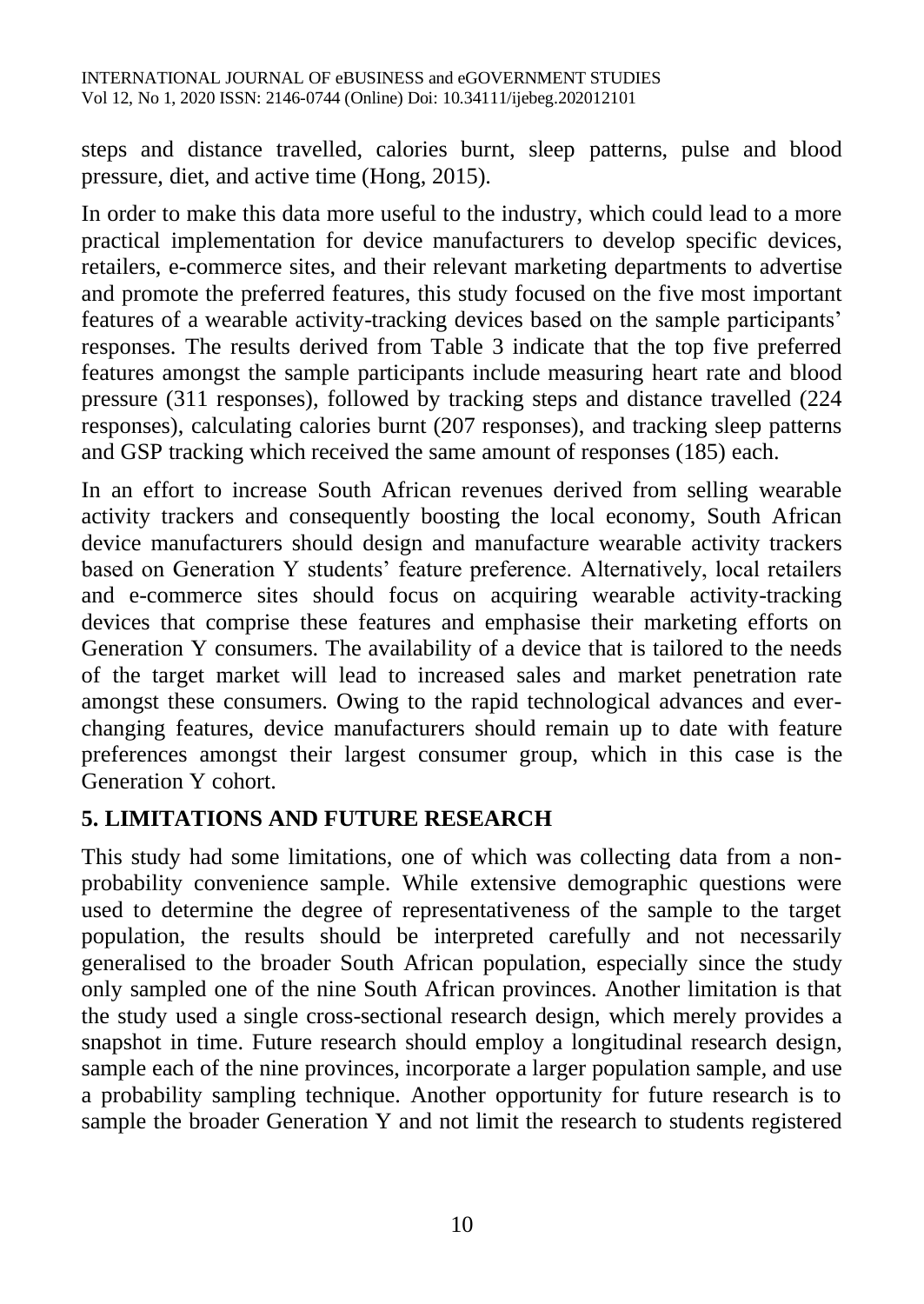at HEIs, as well as include other Generations. As these technologies advance, research should focus on the consumers' preferences based on the latest wearable activity-tracking device features in order to stay up to date with the needs of the target population.

# **6. CONCLUSION**

Increasing the acceptance and subsequent adoption of wearable activity-tracking devices amongst South African consumers, thereby increasing the penetration rate of these devices, depends largely on the manufacturing and supply of products that satisfy consumer needs. This study investigated Generation Y students' wearable activity-tracking devices feature preference in order to assist both local and international device manufacturers, retailers, and e-commerce sites to develop and market these devices to their target population effectively. These entities can use the findings of the study to manufacture and market affordable devices comprising the ability to measure heart rate and blood pressure, steps and distance travelled, calories burnt, sleep patterns, and GPS tracking ability.

## **REFERENCES**

Bassett, D.R., Freedson, P.S. & John, D. (2019). Wearable activity trackers in clinical research and practice. *Kinesiology Review*, 8(1), 11–15.

Beckham, J. (2012). *Fitness trackers use psychology to motivate couch potatoes*. https://www.wired.com/2012/04/fitness-tracker-psychology/ Accessed 2016/11/10.

Bevan-Dye, A.L. & Surujlal, J. (2011). Attitudes towards materialism in sport and materialism tendencies amongst Black Generation Y students. *African Journal for Physical, Health Education, Recreation and Dance, supplement,* 17(4), 43-55.

Bumgardner, W. (2017). *Fitness bands and apps with sitting time alerts*. https://www.verywell.com/inactivity-tracking-devices-and-sitting-time-apps-3434970 Accessed 2017/03/28.

Bunn, J., Wells, E., Manor, J. & Webster, M. (2019). Evaluation of earbud and wristwatch heart rate monitors during aerobic and resistance training. *International Journal of Exercise Science*, 12(4), 374–384.

Business Tech (2015). *Here are South Africa's 26 Universities*. https://businesstech.co.za/news/general/101412/here-are-south-africas-26 universities/ Accessed 2017/03/27.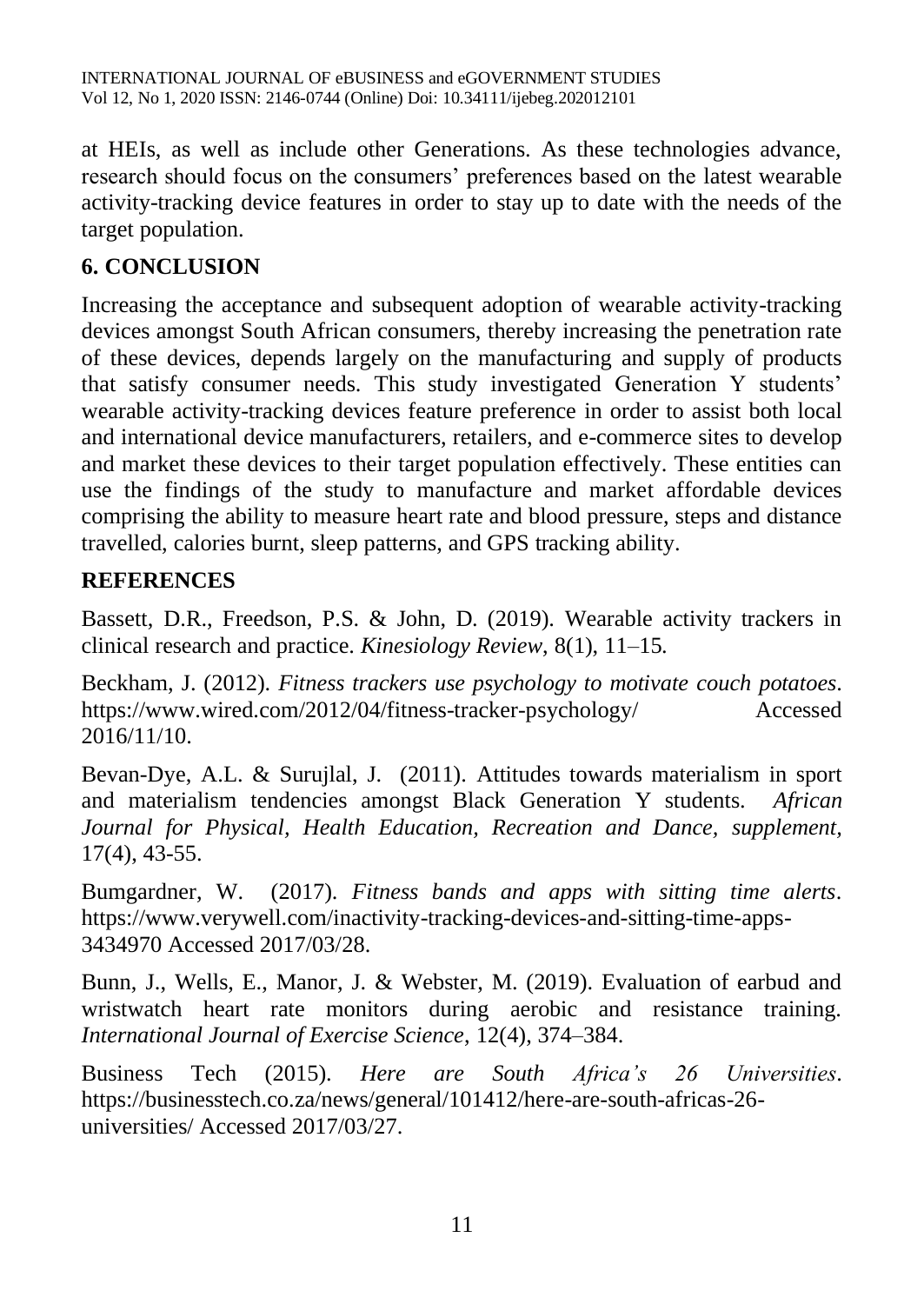Business Tech (2018). *South Africa expected to be the next big market for smartwatches and fitness trackers*. https://businesstech.co.za/news/mobile/243043/south-africa-expected-to-be-thenext-big-market-for-smartwatches-and-fitness-trackers/ Accessed 2019/07/16.

Caddy, B. (2016). *Food trackers: the best calorie counter apps and wearables*. https://www.wareable.com/health-and-wellbeing/food-trackers-the-best-caloriecounter-apps-and-wearables Accessed 2017/03/28.

Cadmus-Bertram, L.A., Marcus, B.H., Patterson, R.E., Parker, B.A. & Morey, B.L. (2005). Randomized trial of a Fitbit-based physical activity intervention for women, *American Journal of Preventative Medicine*, 49(3), 414–418.

Case, M.A., Burwick, H.A., Volpp, K.G. & Patel, M.S. (2015). Accuracy of smartphone applications and wearable devices for tracking physical activity data, *Journal of the American Medical Association*, 313(6), 625–626.

Chang, A. (2017). *Fitness trackers buying guide*. https://www.tomsguide.com/us/fitness-tracker-buying-guide,review-2549.html Accessed 2018/08/28.

Chu, A.H.Y., Ng, S.H.X., Paknezhad, M., Gauterin, A., Koh, D., Brown, M.S. & Müller-Riemenschneider, F. (2017). Comparison of wrist-worn Fitbit flex and waist-worn ActiGraph for measuring steps in free-living adults, *PLoS ONE*, 12(2).

Diaz, K.M., Krupka, D.J., Chang, M.J., Shaffer, J.A., Ma, Y., Goldsmith, J., Schwartz, J.E. & Davidson, K.W. (2016). Validation of the Fitbit one® for physical activity measurement at an upper torso attachment site. *BMC Research Notes*, 9, 213.

Draper, S. (2018). *Hexoskin smart shirt monitors and records heart rate, breathing and movement*. https://www.wearabletechnologies.com/2018/06/hexoskin-smart-shirt-monitors-and-records-heart-ratebreathing-and-movement/ Accessed 2018/08/27.

Dubey, A. (2017). *10 best wireless Bluetooth headphones for running*. https://techreviewpro.com/top-best-wireless-bluetooth-headphones-for-running-8860/ Accessed 2017/09/19.

Duffy, J. & Colon, A. (2016). *The best fitness trackers of 2016*. http://www.pcmag.com/article2/0,2817,2404445,00.asp Accessed 2016/11/06.

Eadicicco, L. (2016). *These smart sneakers can track your workout for you*. http://time.com/4166277/under-armor-smart-sneakers/ Accessed2017/09/19.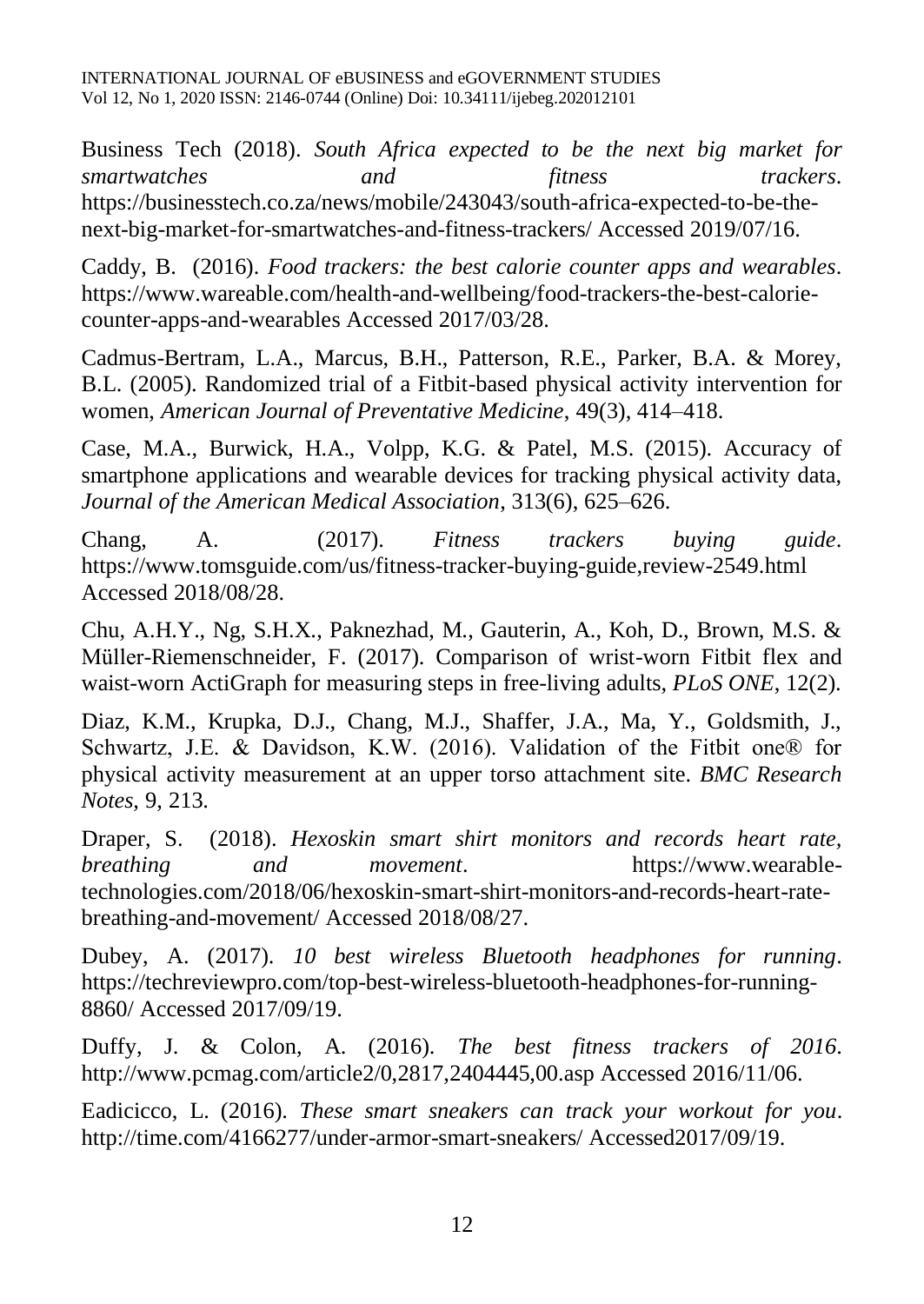Exchange-rates.org. (2019). *South African Rands (ZAR) per US Dollar (USD)*. https://www.exchange-rates.org/history/ZAR/USD/G/M Accessed 2019/07/10.

Fausset, C.B., Mitzner, T.L., Price, C.E., Jones, B.D., Fain, W.B. & Rogers, W. (2013). Older adults' use of and attitudes toward activity monitoring technologies. Proceedings of the Human Factors and Ergonomics Society Annual Meeting, *Human Factors and Ergonomics Society*, 57(1) 1683–1687.

Fulk, G.D., Combs, S.A., Danks, K.A., Nirider, C.D., Raja, B. & Reisman, D.S. (2014). Accuracy of 2 activity monitors in detecting steps in people with stroke and traumatic brain injury. *Physical Therapy*, 94(2), 222–229.

Gustafson, T. (2017). *Younger consumers are more health conscious than previous generations.* https://www.huffingtonpost.ca/timi-gustafson/youngerconsumers-are-mor\_b\_14290774.html Accessed 2018/07/31.

Halse, K. (2018). *10 best Bluetooth heart rate monitors 2018*. https://heavy.com/tech/2015/04/best-bluetooth-heart-rate-monitor/ Accessed 2018/08/27.

Haslam, C. (2016). *Counting sleep: the best sleep tracker and monitors*. https://www.wareable.com/withings/best-sleep-trackers-and-monitors Accessed 2016/11/06.

Hong, S-K. (2015). An explorative study of the features of activity trackers as IoT based wearable devices. *Journal of Internet Computing and Services,* 16(5), 93- 98.

International Data Corporation (2016). *Worldwide wearables market increases 67.2% amid seasonal retrenchment, according to IDC*. http://www.idc.com/getdoc.jsp?containerId=prUS41284516 Accessed 2016/10/25.

Jones, D., Crossley, K., Dascombe, B., Hart, H.F. & Kemp, J. (2018). Validity and reliability of the Fitbit Flex<sup>™</sup> and ActiGraph Gt3x+ at jogging and running speeds. *International Journal of Sports Physical Therapy*, 13(5), 860–870.

Kaewkannate, K. & Kim, S. (2016). A comparison of wearable fitness devices, *BMC Public Health*, 16, 433.

Kingston, K. (2015). *Devices to track the calories you burn*. http://www.livestrong.com/article/499335-devices-to-track-the-calories-you-burn/ Accessed 2016/11/06.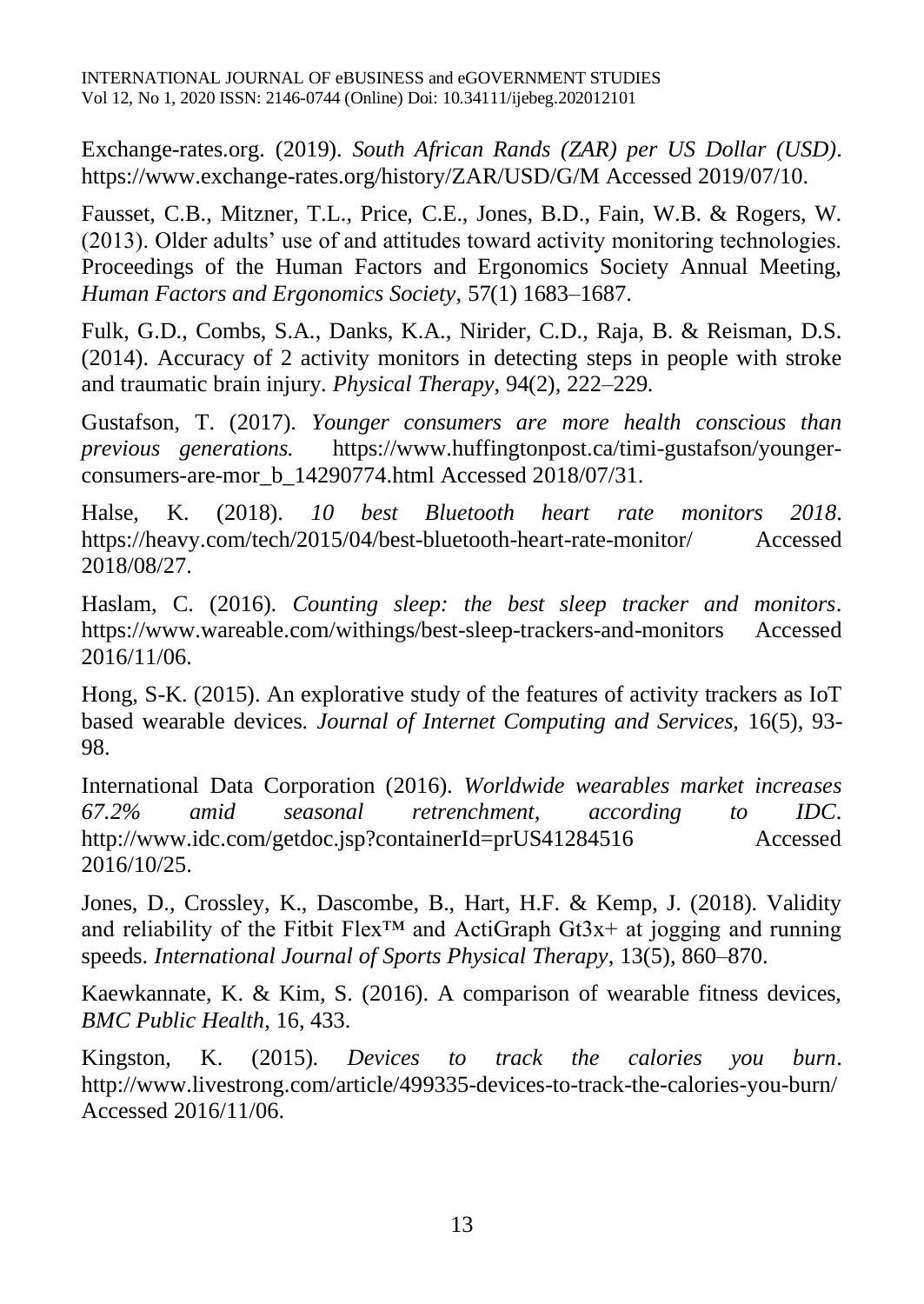Kooiman, T.J.M., Dontje, M.L., Sprenger, S.R., Krijnen, W.P., van der Schans, C.P. & de Groot, M. (2015). Reliability and validity of ten consumer activity trackers. *BMC Sports Science, Medicine and Rehabilitation*, 7, 24.

Lamb, K., Huang, H-Y., Marturano, A. & Bashir, M. (2016). Users' privacy perceptions about wearable technology: examining influence of personality, trust, and usability. Advances in Human Factors in Cybersecurity, *Advances in Intelligent Systems and Computing*, 501, 55–68.

Lamkin, P. (2016). *Wearable technology market to be worth \$34 billion by 2020*. https://www.forbes.com/sites/paullamkin/2016/02/17/wearable-tech-market-to-beworth-34-billion-by-2020/#492c34533cb5 Accessed 2017/01/5.

Lamont, R.M., Daniel, H.L., Payne, C.L. & Brauer, S.G. (2018). Accuracy of wearable physical activity trackers in people with Parkinson's disease. *Gait and Posture*, 63, 104–108.

Lee, J-M., Kim, Y. & Welk, G.J. (2014). Validity of consumer-based physical activity monitors. *Medicine in Science and Sports Exercise*, 46(9), 1840–1848.

Mackenzie, N. (2015). *Gear we love: wearable fitness trackers*. http://www.espn.com/espnw/athletes-life/article/12309553/wearable-fitnesstrackers Accessed 2017/09/19.

Markert, J. (2004). Demographics of age: generational and cohort confusion. *Journal of current issues and research in advertising,* 26(2), 11-25.

Marr, B. (2016). *15 noteworthy facts about wearables in 2016*. https://www.forbes.com/sites/bernardmarr/2016/03/18/15-mind-boggling-factsabout-wearables-in-2016/#227b93982732 Accessed 2018/10/29.

Muller, C. (2019). Generation Y students' attitude towards and intention to use activity-tracking devices. Doctoral thesis. Vanderbijlpark: North-West University.

Muller, C., de Klerk, N. & Bevan-dye, A.L. (2018). Relationship between social image, brand name, subjective norms and South African Generation Y students' attitude towards wearable activity-tracking devices. *International Journal of Business and Management Studies*, 10(2), 83-98.

Nguyen, M. (2016). *Walk on smart insoles: the next move in activity tracking*. https://www.wearable-technologies.com/2016/04/walk-on-smart-insoles-the-nextmove-in-activity-tracking/ Accessed 2018/08/27.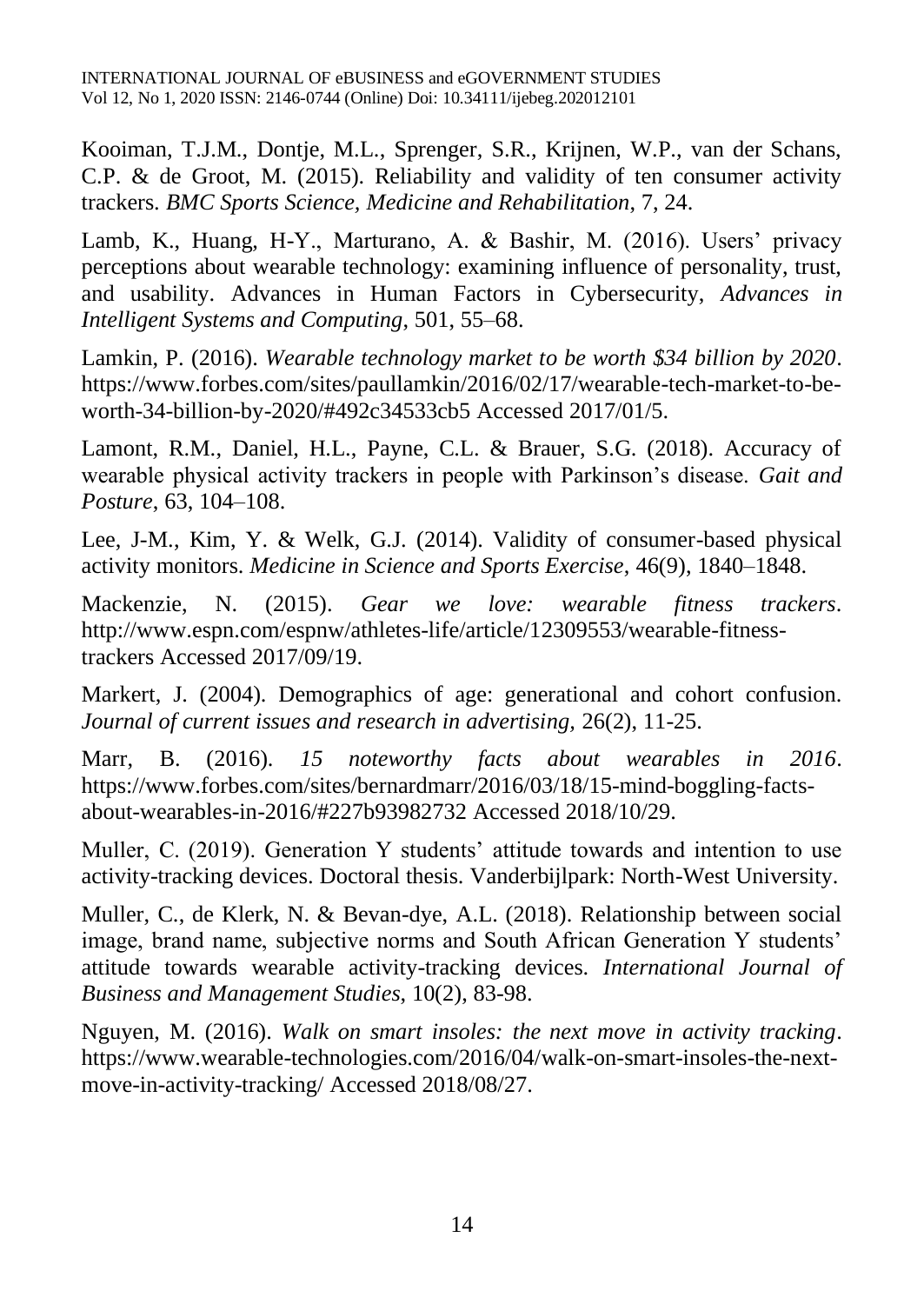Nield, D. (2017). *How to buy a fitness tracker: everything you need to consider*. https://www.wareable.com/fitness-trackers/how-to-buy-a-fitness-tracker Accessed 2018/08/17.

Noah, J.A., Spierer, D.K., Jialu, G. & Bronner, S. (2013). Comparison of steps and energy expenditure assessment in adults of Fitbit tracker and Ultra to the Actical and indirect calorimetry. *Journal of Medical Engineering and Technology*, 37(7), 456–462.

Pressman, A. (2017). *Fitbit adds social feed to keep users motivated*. http://fortune.com/2017/01/05/fitbit-social-feed-motivated/ Accessed 2017/03/28.

Price, D. (2017). *Moov HR sweat review*. http://www.techadvisor.co.uk/review/activity-trackers/moov-hr-sweat-review-3657460/ Accessed 2019/09/17.

Rettner, R. (2014). *How well do fitness trackers monitor heart rate?* http://www.livescience.com/44170-fitness-tracker-heart-rate-monitors.html Accessed 2016/11/06.

Roe, J., Salmon, J. & Twiggs, J. (2016). Objective measure of activity level after total knee arthroplasty with the use of the 'Fitbit' device. *Orthopaedic Journal of Sports Medicine*, 4(2).

Shin, G., Jarrahi, M.H., Fei, Y., Karami, A., Gafinowitz, N., Byun, A. & Lu, X. (2019). Wearable activity trackers, accuracy, adoption, acceptance and health impact: A systematic literature review. *Journal of Biomedical Informatics,* 93. https://doi.org/10.1016/j.jbi.2019.103153 Accessed 2019/07/16.

Shinde, A.M., Gresham, G.K., Hendifar, A.E., Li, Q., Spiegel, B., Rimel, B., Walsh, C.S., Tuli, R., Piantadosi, S. & Figlin, R.A. (2017). Correlating wearable activity monitor data with PROMIS detected distress and physical functioning in advanced cancer patients. *Journal of Clinical Oncology*, 35(15).

Statista (2018a). *Wearables: Worldwide.*

https://www.statista.com/outlook/319/100/wearables/worldwide#market-users Accessed 2018/06/10.

Statista (2018b). *Wearables: South Africa*. https://www.statista.com/outlook/319/112/wearables/south-africa#market-users Accessed 2018/06/10.